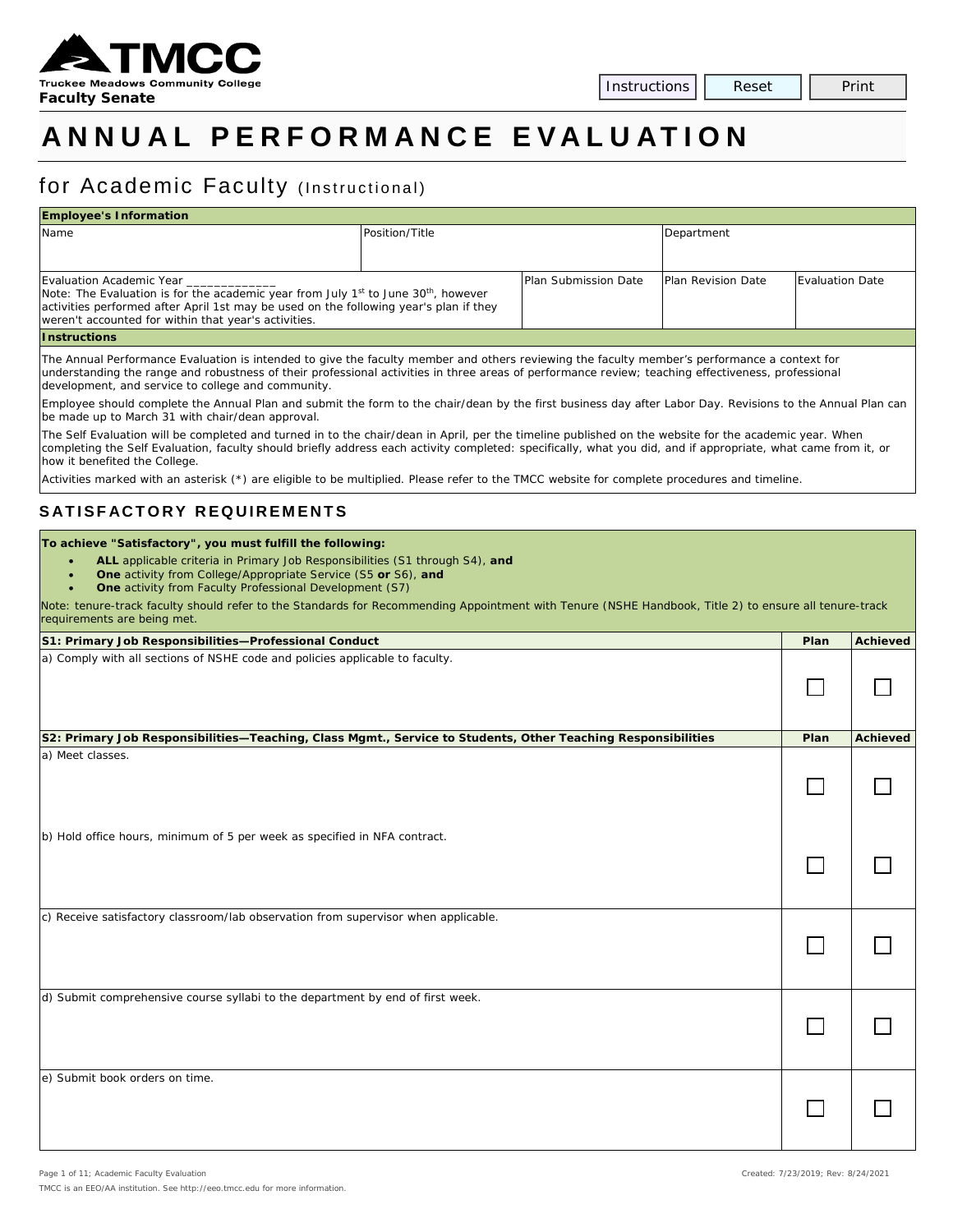| S2: Primary Job Responsibilities-Teaching, Class Mgmt., Service to Students, Other Teaching Responsibilities (cont'd)             | Plan   | <b>Achieved</b> |
|-----------------------------------------------------------------------------------------------------------------------------------|--------|-----------------|
| f) Receive satisfactory student evaluations.                                                                                      |        |                 |
|                                                                                                                                   |        |                 |
|                                                                                                                                   |        |                 |
| g) Respond to student requests, appeals and information needs in a timely manner.                                                 |        |                 |
|                                                                                                                                   |        |                 |
|                                                                                                                                   |        |                 |
|                                                                                                                                   |        |                 |
| h) Faculty teaching online classes will adhere to the TMCC Faculty Standards for Online Instruction.                              |        |                 |
|                                                                                                                                   |        |                 |
|                                                                                                                                   | $\Box$ |                 |
|                                                                                                                                   |        |                 |
| S3: Primary Job Responsibilities-Department/Division Duties                                                                       | Plan   | <b>Achieved</b> |
| a) Attend department and division meetings.                                                                                       |        |                 |
|                                                                                                                                   |        |                 |
|                                                                                                                                   |        |                 |
|                                                                                                                                   |        |                 |
| b) Respond to chair/dean/director requests in a timely manner.                                                                    |        |                 |
|                                                                                                                                   |        |                 |
|                                                                                                                                   |        |                 |
|                                                                                                                                   |        |                 |
| c) Participate in assessment of your courses as outlined in the department's assessment cycle, including submission in eLumen, as |        |                 |
| appropriate.                                                                                                                      |        |                 |
|                                                                                                                                   | l.     |                 |
|                                                                                                                                   |        |                 |
|                                                                                                                                   |        |                 |
| S4: Primary Job Responsibilities-Annual Plan                                                                                      | Plan   | <b>Achieved</b> |
| a) Submit detailed Annual Plan and Self-Evaluation in a timely manner or as requested by administration.                          |        |                 |
|                                                                                                                                   |        |                 |
|                                                                                                                                   |        |                 |
|                                                                                                                                   |        |                 |
| S5: College/Appropriate Community Service-College Service (choose one activity)                                                   | Plan   | <b>Achieved</b> |
| a) Actively participate on one of the following:                                                                                  |        |                 |
| College standing committee                                                                                                        |        |                 |
| Senate standing committee<br>٠<br>Another college committee, created by administration or the Faculty Senate                      |        |                 |
| Faculty screening committee                                                                                                       |        |                 |
| Program advisory committee                                                                                                        |        |                 |
|                                                                                                                                   |        |                 |
|                                                                                                                                   |        |                 |
|                                                                                                                                   |        |                 |
|                                                                                                                                   |        |                 |
| b) Log four tutoring hours per semester at the TMCC Tutoring and Learning Center.                                                 |        |                 |
|                                                                                                                                   |        |                 |
|                                                                                                                                   |        |                 |
|                                                                                                                                   |        |                 |
| S6: College/Appropriate Community Service-Appropriate Community Service                                                           | Plan   | <b>Achieved</b> |
| a) Any college/appropriate community organization, volunteer work or other community activity, such as community outreach.        |        |                 |
|                                                                                                                                   |        |                 |
|                                                                                                                                   |        |                 |
|                                                                                                                                   |        |                 |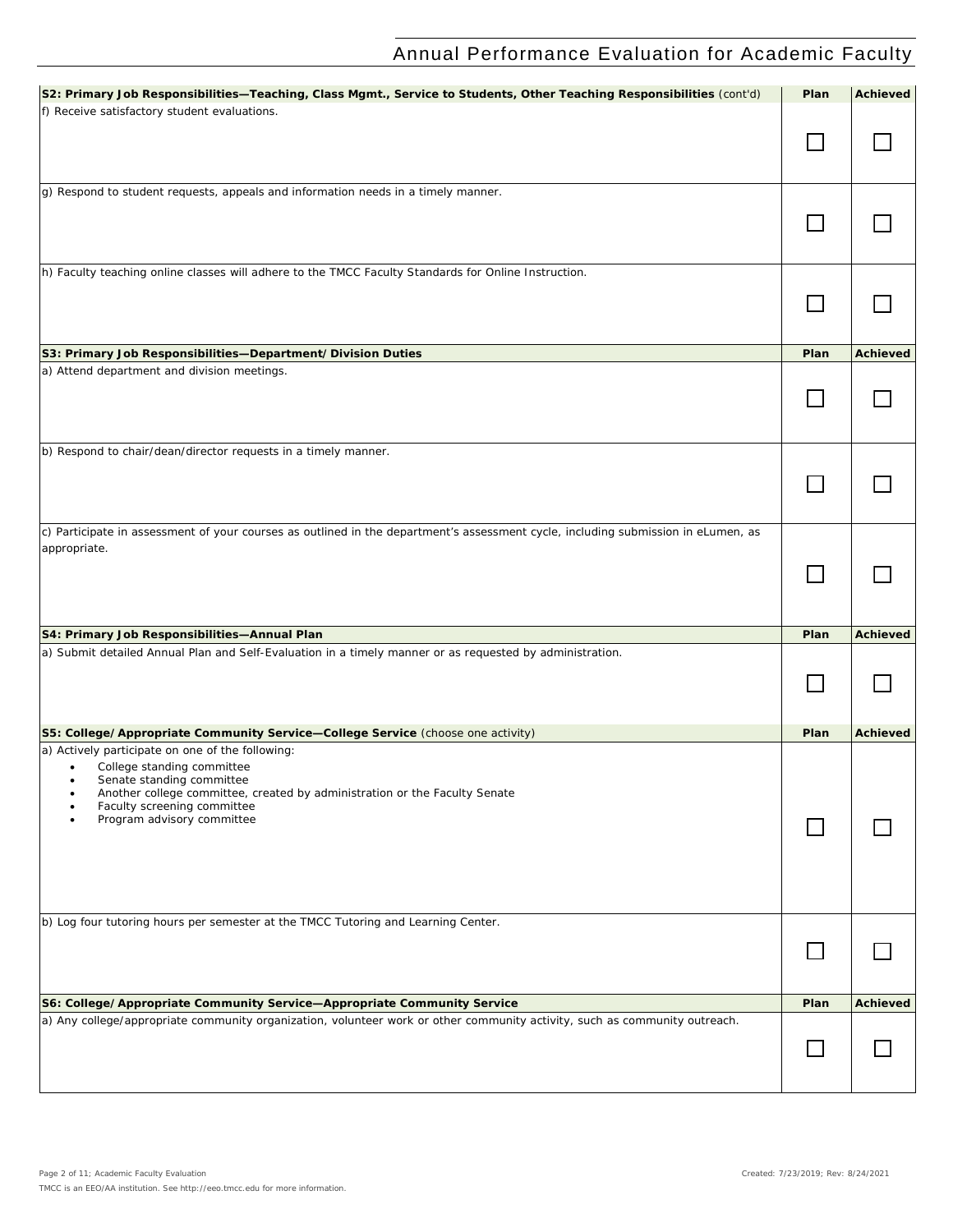| <b>S7: Faculty Professional Development-In-Service Training (choose one activity)</b>                                                   | Plan | <b>Achieved</b> |
|-----------------------------------------------------------------------------------------------------------------------------------------|------|-----------------|
| a) Two TMCC professional development sessions throughout the year, including during Professional Development Days (name them<br>below). |      |                 |
| b) Required training sessions (e.g., sexual harassment, active shooter training, etc.; name them below).                                |      |                 |

#### **C OMMENDABLE/EXCELLENT REQUIREMENTS**

**To receive Commendable or Excellent, you must fulfill ALL Satisfactory requirements. The Faculty member will determine the Commendable and Excellent activities that will be used/performed for the Annual Plan and Self-Evaluation. The following point distribution shall be followed:**

- **Commendable 1:** 5 points from C/E1–C/E3; a minimum of 2 points shall come from C/E1
- **Commendable 2:** 8 points from C/E1–C/E3; a minimum of 3 points shall come from C/E1
- **Excellent 1:** 12 points from C/E1–C/E3; a minimum of 6 points shall come from C/E1 and also include activities from both C/E2 and C/E3.

• **Excellent 2:** 18 points from C/E1–C/E3; a minimum of 8 points shall come from C/E1 and also include activities from both C/E2 and C/E3.

| C/E1: Primary Job Responsibilities                                                                                                              | Planned<br>Activity | Activity<br>Value | <b>Activity</b><br>Multiplier | <b>Total Points</b><br>(Activity<br>Value x<br>Multiplier) |
|-------------------------------------------------------------------------------------------------------------------------------------------------|---------------------|-------------------|-------------------------------|------------------------------------------------------------|
| a) Teach an established course for the first time. *                                                                                            |                     | 2.0               |                               |                                                            |
| b) Create a new course (lecture, online/DE, and hybrid). *                                                                                      |                     | 2.5               |                               |                                                            |
| c) Teach an additional class as an overload. *                                                                                                  |                     | 1.0               |                               |                                                            |
| d) Revamp (more than 25% of material changed) in an existing class (new textbook[s], assignments, accessibility,<br>refocused content, etc.). * |                     | 2.0               |                               |                                                            |
| e) Create student books (writing, art, etc.) or Open Education Resource (OER) material, or creative projects for a<br>specific class.           |                     | 2.5               |                               |                                                            |
| f) Adopt or adapt Open Education Resource (OER) material for a course. *                                                                        | $\mathcal{L}$       | 1.0               |                               |                                                            |
| g) Work with library staff to augment course content or research/tailor library orientations. *                                                 |                     | 1.0               |                               |                                                            |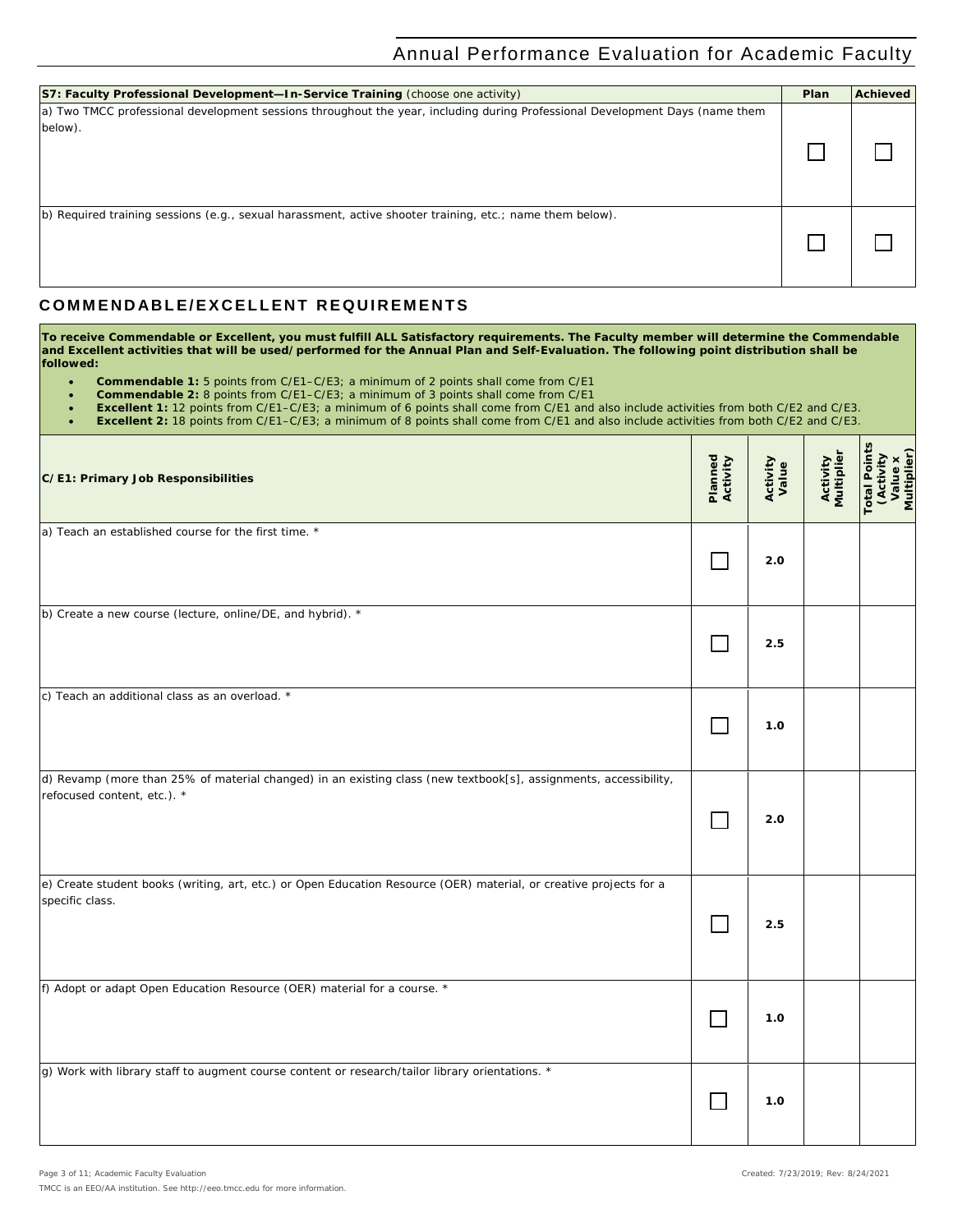| C/E1: Primary Job Responsibilities (continued)                                                                        | Planned<br>Activity | Activity<br>Value | Activity<br>Multiplier | Total Points<br>(Activity<br>Value x<br>Multiplier) |
|-----------------------------------------------------------------------------------------------------------------------|---------------------|-------------------|------------------------|-----------------------------------------------------|
| h) Arrange a peer review and implement recommendations. *                                                             |                     | 1.0               |                        |                                                     |
| i) Observe other faculty teach at least two classes; collaborate regarding pedagogy and other instructional issues. * | $\mathbf{I}$        | 1.5               |                        |                                                     |
| j) Teach a workshop or seminar. *                                                                                     |                     | 2.0               |                        |                                                     |
| k) Present in a fellow instructor's class. *                                                                          |                     | 1.0               |                        |                                                     |
| l) Present to other faculty or group a creative or unique assignment used during academic year. *                     |                     | 1.0               |                        |                                                     |
| m) K-16 involvement in teaching-related issues. *                                                                     |                     | 1.5               |                        |                                                     |
| n) Conduct training for teachers on specific teaching techniques to improve teaching performance. *                   | $\Box$              | 1.5               |                        |                                                     |
| o) Outside teaching-related activities that center on teaching pedagogy (Forums, Projects, etc.). *                   |                     | 1.0               |                        |                                                     |
| p) Participate in student academic advisement.                                                                        |                     | 1.5               |                        |                                                     |
| q) Participate in student retention efforts.                                                                          | $\Box$              | 1.0               |                        |                                                     |
| r) Mentor a new or part-time instructor. *                                                                            |                     | 2.0               |                        |                                                     |
| s) Work with full-time or part-time faculty to maintain consistent curriculum.                                        | $\Box$              | 1.0               |                        |                                                     |
|                                                                                                                       |                     |                   |                        |                                                     |

*TMCC is an EEO/AA institution. See http://eeo.tmcc.edu for more information.*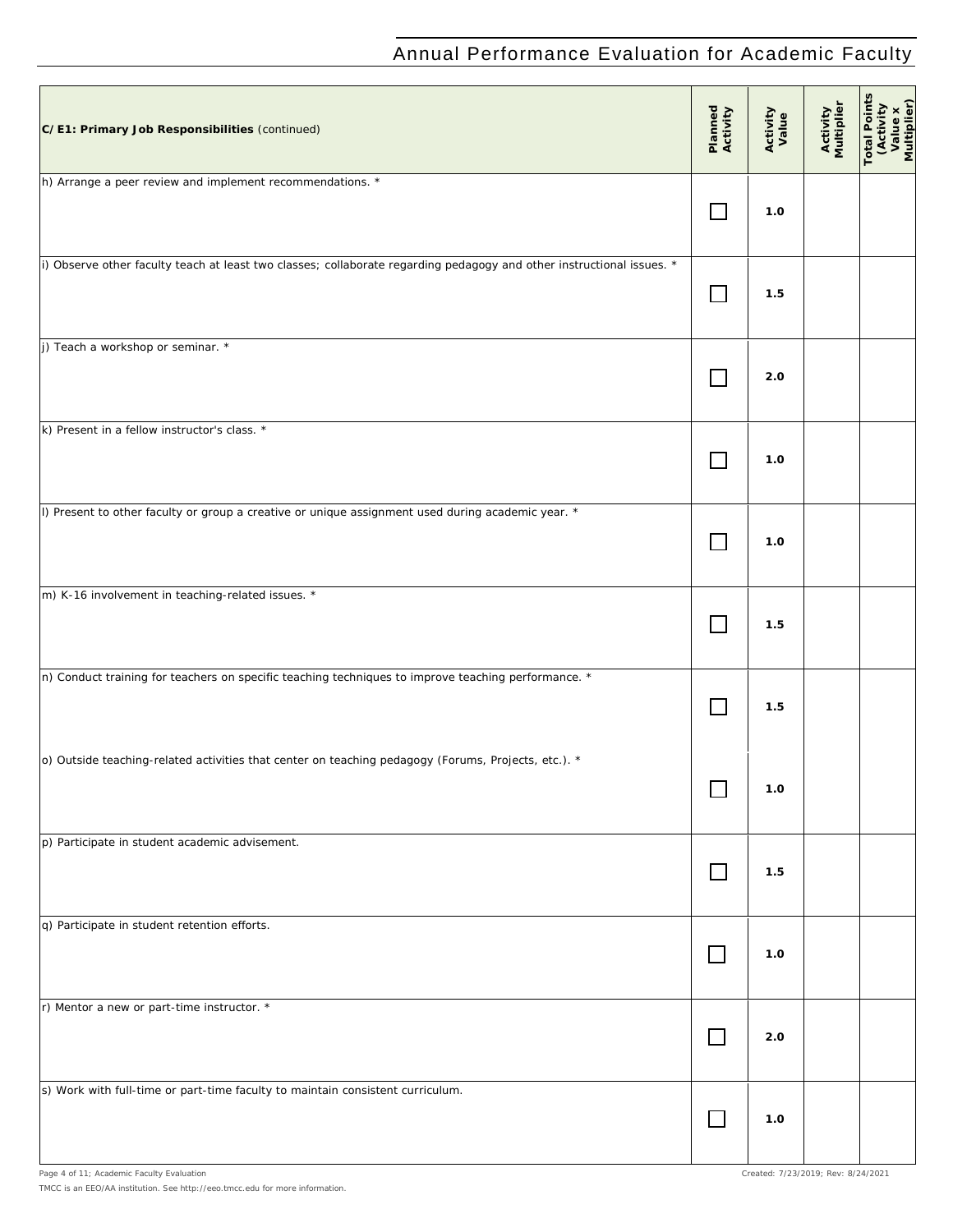| C/E1: Primary Job Responsibilities (continued)                                                                                                                                  | Planned<br>Activity         | Activity<br>Value | Activity<br>Multiplier | Total Points<br>CActivity<br>Value x<br>Multiplier)        |
|---------------------------------------------------------------------------------------------------------------------------------------------------------------------------------|-----------------------------|-------------------|------------------------|------------------------------------------------------------|
| t) Lead assessment efforts of all sections of a non-GenEd course, including submission of CAR. *                                                                                | $\sim$                      | 2.0               |                        |                                                            |
| u) Lead assessment efforts of all sections of a GenEd course, including submission of CAR and GEAR. *                                                                           | $\mathbf{I}$                | 3.0               |                        |                                                            |
| v) Conduct additional assessment work beyond "Satisfactory" for your own courses (additional data collection,<br>development of rubrics for collection/analysis of data, etc.). | <b>Tara</b>                 | 1.5               |                        |                                                            |
| w) Develop or revise an academic program (through the CIM/CRC process).                                                                                                         |                             | 2.5               |                        |                                                            |
| x) Serve as program or discipline coordinator.                                                                                                                                  |                             | 2.0               |                        |                                                            |
| y) Serve as department chair.                                                                                                                                                   | $\sim$                      | 3.0               |                        |                                                            |
| z) Other activities as agreed upon with chair/dean/director. *                                                                                                                  |                             | $1.0 - 3.0$       |                        |                                                            |
| C/E2: College/Appropriate Community Service                                                                                                                                     | Planned<br>Activity         | Activity<br>Value | Activity<br>Multiplier | <b>Total Points</b><br>(Activity<br>Value x<br>Multiplier) |
| a) In addition to S5 from "Satisfactory": Actively participate on another college standing committee created by<br>administration/department/Faculty Senate. *                  |                             | 1.5               |                        |                                                            |
| b) Actively participate as a Faculty Senator.                                                                                                                                   |                             | 1.0               |                        |                                                            |
| c) Serve in a senate position within the College (e.g., chair of senate committee, senate chair or chair-elect, etc.)                                                           | $\mathcal{L}_{\mathcal{A}}$ | 2.0               |                        |                                                            |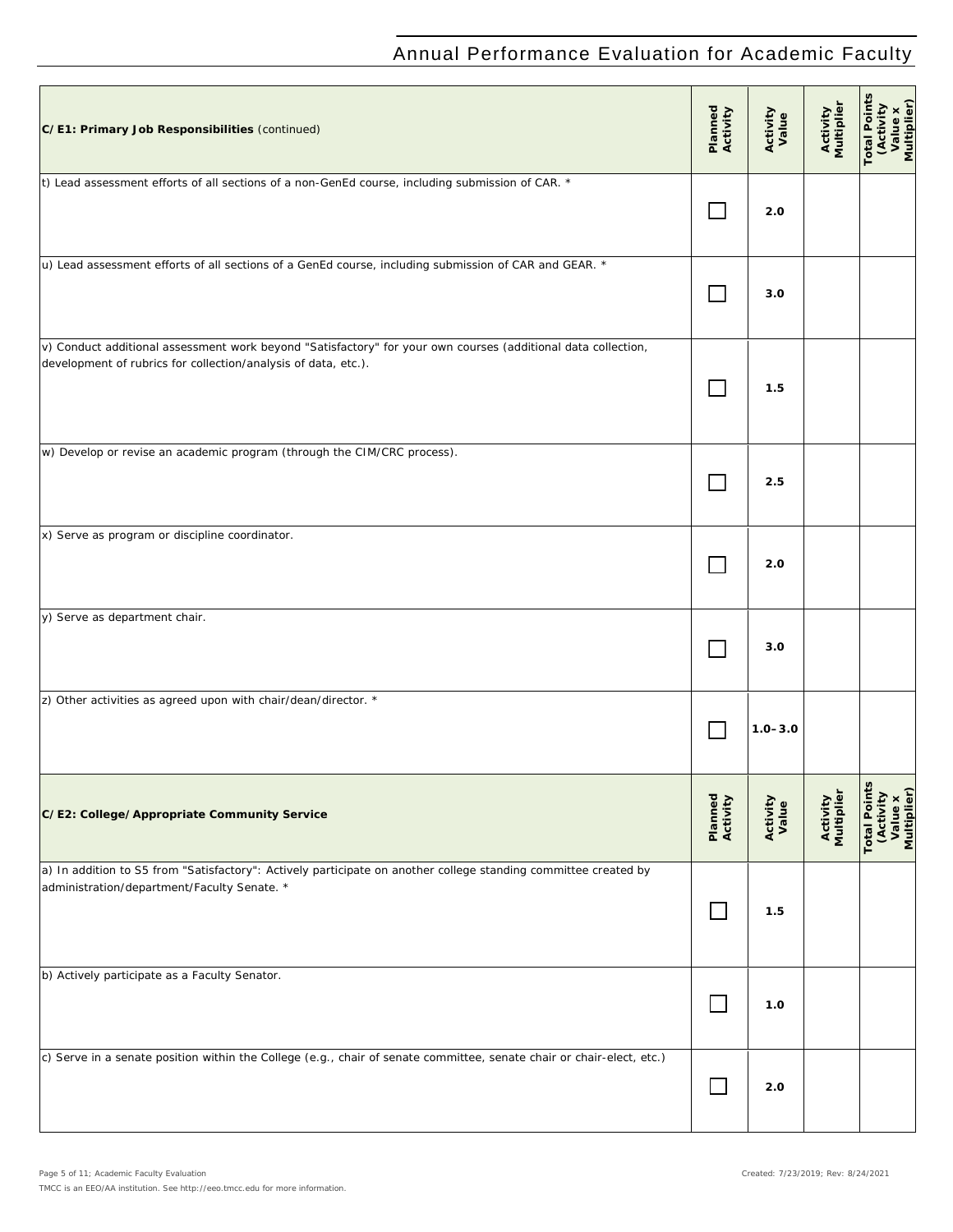| C/E2: College/Appropriate Community Service (continued)                                            | Planned<br>Activity | Activity<br>Value | Activity<br>Multiplier | Total Points<br>(Activity<br>Value x<br>Multiplier) |
|----------------------------------------------------------------------------------------------------|---------------------|-------------------|------------------------|-----------------------------------------------------|
| d) Chair a faculty tenure track probationary committee. *                                          |                     | 2.0               |                        |                                                     |
| e) Actively participate as a member of a faculty tenure track committee. *                         | $\Box$              | 1.5               |                        |                                                     |
| f) NSHE system involvement in College-related issues. *                                            | $\sim 10$           | 1.5               |                        |                                                     |
| g) Develop community contacts to promote a program or advance College goals.                       |                     | 1.0               |                        |                                                     |
| h) Chair a department committee. *                                                                 |                     | 2.0               |                        |                                                     |
| i) Chair a screening committee. *                                                                  |                     | 2.0               |                        |                                                     |
| j) In addition to S.5, serve on a screening committee. $*$                                         | $\mathbf{L}$        | 1.5               |                        |                                                     |
| k) Chair a program/unit review (PUR) self-study committee.                                         |                     | 2.0               |                        |                                                     |
| l) As appropriate, participate in Program Unit Review (PUR) as outlined in the PUR approved cycle. |                     | 1.5               |                        |                                                     |
| m) Write or significantly revise a department Annual Progress Report (APR). *                      | $\Box$              | 1.5               |                        |                                                     |
| n) Involvement in accreditation.                                                                   | $\Box$              | 2.0               |                        |                                                     |
| o) Participate or serve on community advisory boards, government boards, school boards, etc. *     |                     | 1.0               |                        |                                                     |

*TMCC is an EEO/AA institution. See http://eeo.tmcc.edu for more information.*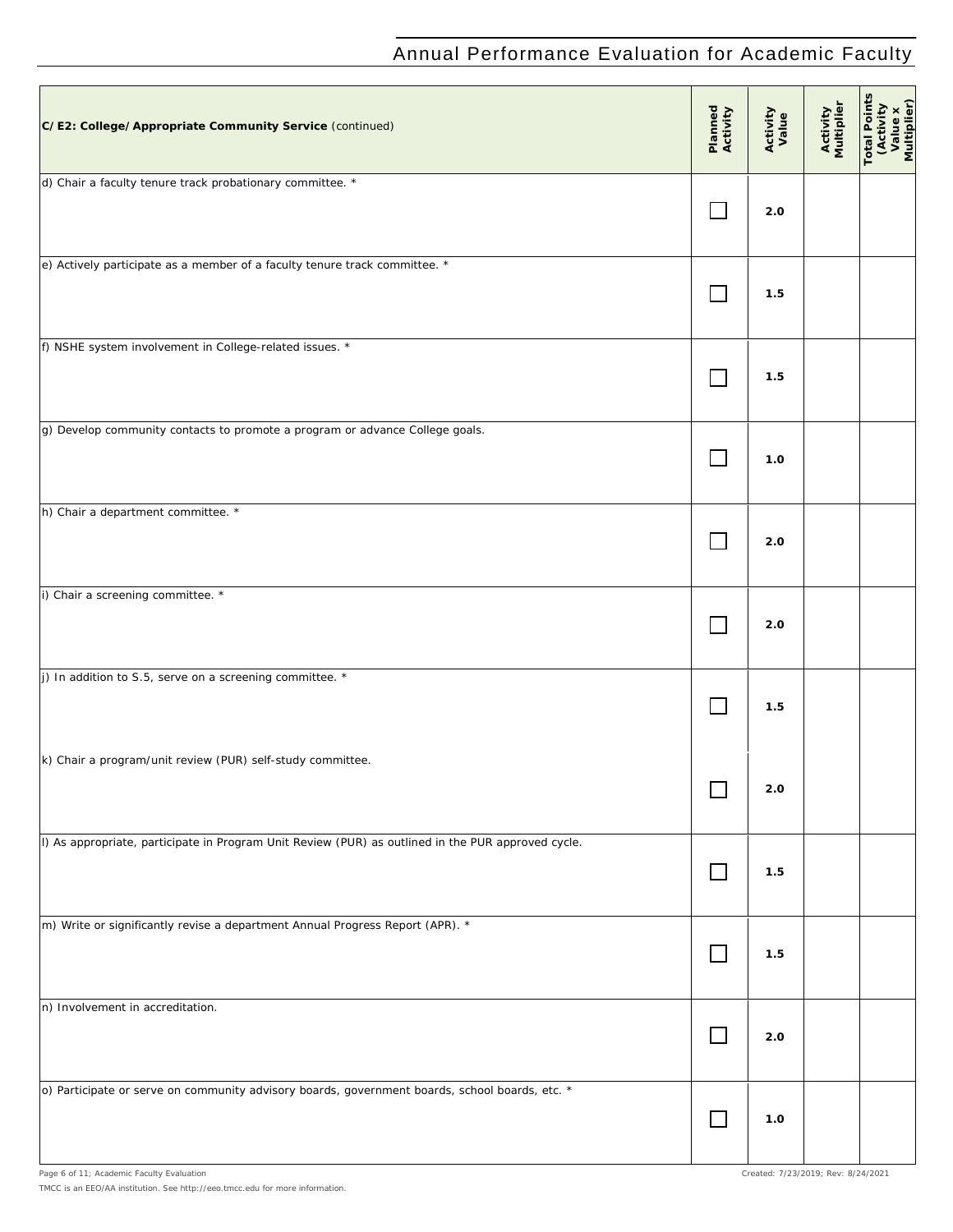| C/E2: College/Appropriate Community Service (continued)                                                                                        | Planned<br>Activity         | Activity<br>Value | Activity<br>Multiplier | <b>Total Points</b><br>(Activity<br>Value x<br>Multiplier) |
|------------------------------------------------------------------------------------------------------------------------------------------------|-----------------------------|-------------------|------------------------|------------------------------------------------------------|
| p) Actively participate in student organizations. *                                                                                            |                             | 1.5               |                        |                                                            |
| q) Involvement in student recruitment.                                                                                                         | $\mathcal{L}_{\mathcal{A}}$ | 1.5               |                        |                                                            |
| r) Apply for external or intramural funding, be a PI on a grant, or collaborate on a grant proposal. *                                         | $\sim$                      | 2.0               |                        |                                                            |
| s) Write and obtain extra-institutional competitive grants or intramural grants. *                                                             | $\mathbf{L}$                | 2.5               |                        |                                                            |
| t) Other college or community service activities as agreed upon with chair/dean/director. *                                                    |                             | $1.0 - 3.0$       |                        |                                                            |
| C/E3: Faculty Professional Development                                                                                                         | Planned<br>Activity         | Activity<br>Value | Activity<br>Multiplier | <b>Total Points</b><br>(Activity<br>Value x<br>Multiplier) |
| a) In addition to S7a from "Satisfactory": attend a conference or professional development seminar/workshop.                                   | $\Box$                      | 1.5               |                        |                                                            |
| b) Maintain membership in a local, regional or national organization related to your discipline.                                               |                             | 1.0               |                        |                                                            |
| c) Maintain currency in your professional field other than by teaching or attending conferences (e.g., research,<br>publishing, and training). | $\Box$                      | 2.0               |                        |                                                            |
| d) Participate in a professional organization by presenting or holding office in that organization.                                            | $\Box$                      | 2.0               |                        |                                                            |
| e) Publish an article, or present other discipline-related material in a conference, workshop or forum.                                        | $\mathcal{L}_{\mathcal{A}}$ | 2.0               |                        |                                                            |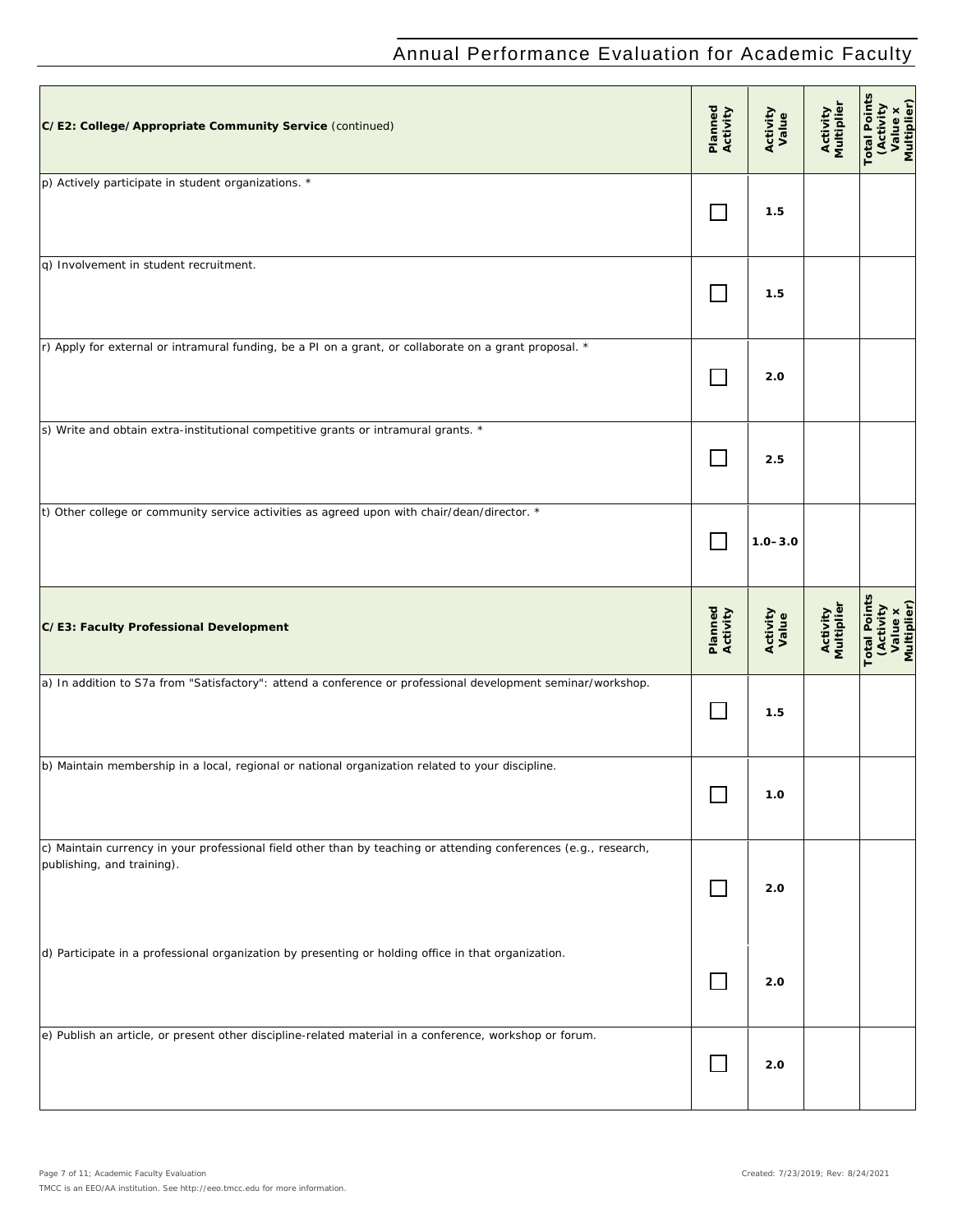| C/E3: Faculty Professional Development (continued)                                             | Planned<br>Activity | Activity<br>Value | <b>Activity</b><br>Multiplier | (Activity<br>Value x<br>Multiplier)<br><b>Total Point</b> |
|------------------------------------------------------------------------------------------------|---------------------|-------------------|-------------------------------|-----------------------------------------------------------|
| f) Publish professional material, such as a book.                                              |                     | 2.5               |                               |                                                           |
| g) Publish professional material, such as a peer-reviewed article.                             |                     | 3.0               |                               |                                                           |
| h) Upgrade academic/teaching preparation through formal or approved coursework.                |                     | 1.5               |                               |                                                           |
| i) Self-review of one online course using the TMCC Standards for Online Instruction. *         |                     | 2.0               |                               |                                                           |
| $\mu$ ) Other professional development activities as agreed upon with chair/dean/director. $*$ |                     | $1.0 - 3.0$       |                               |                                                           |

### **FACULTY MEMBER'S COM MENTS**

*Use this area to expand on activities performed, or to address other goals achieved.*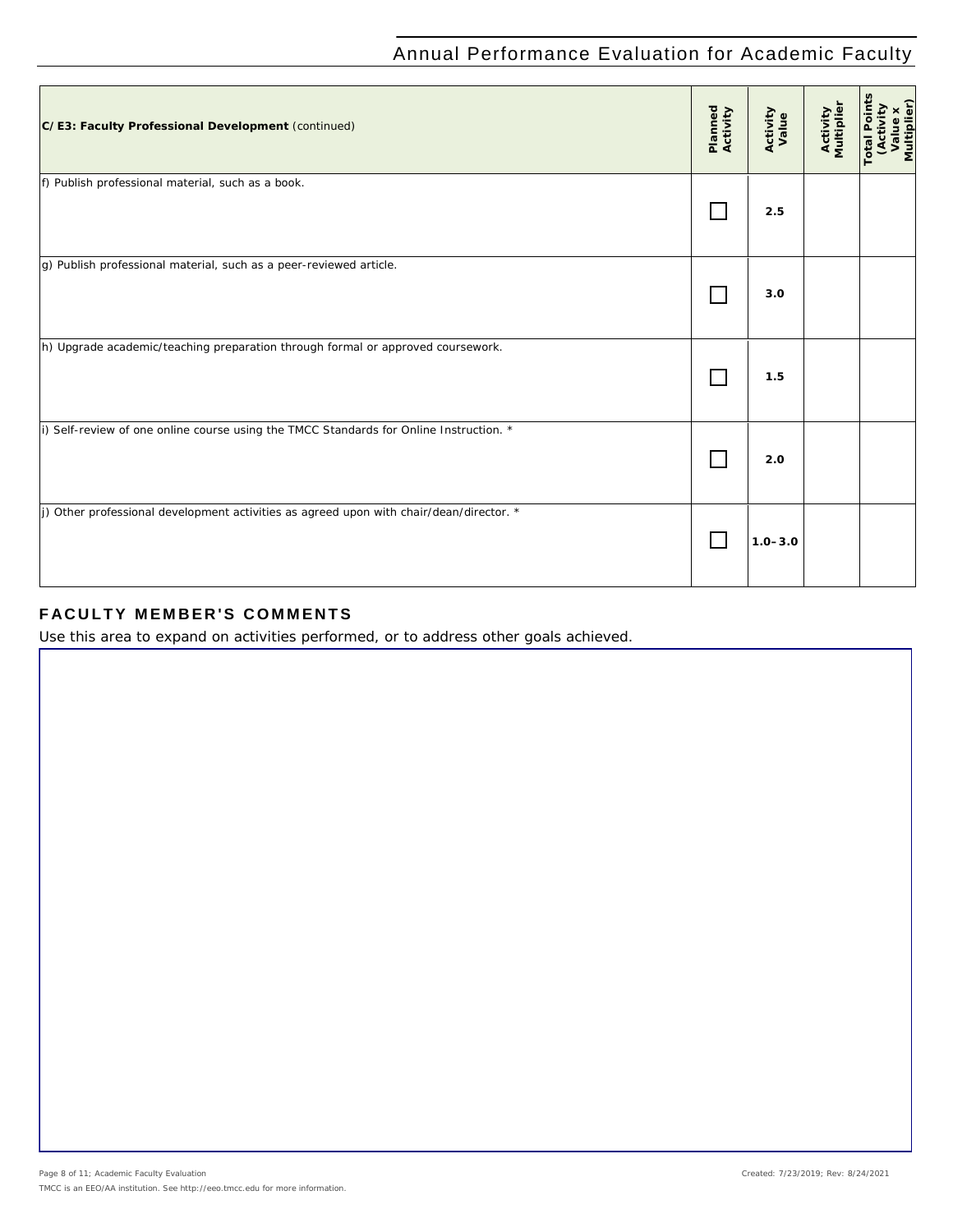#### **ANNUAL PLAN APPROVAL /SIGNATURES**

| Employee and chair/dean have reviewed and agreed to the Annual Plan |      |
|---------------------------------------------------------------------|------|
| Employee's Signature                                                | Date |
|                                                                     |      |
| Chair's Signature                                                   | Date |
|                                                                     |      |
| Dean's Signature                                                    | Date |
|                                                                     |      |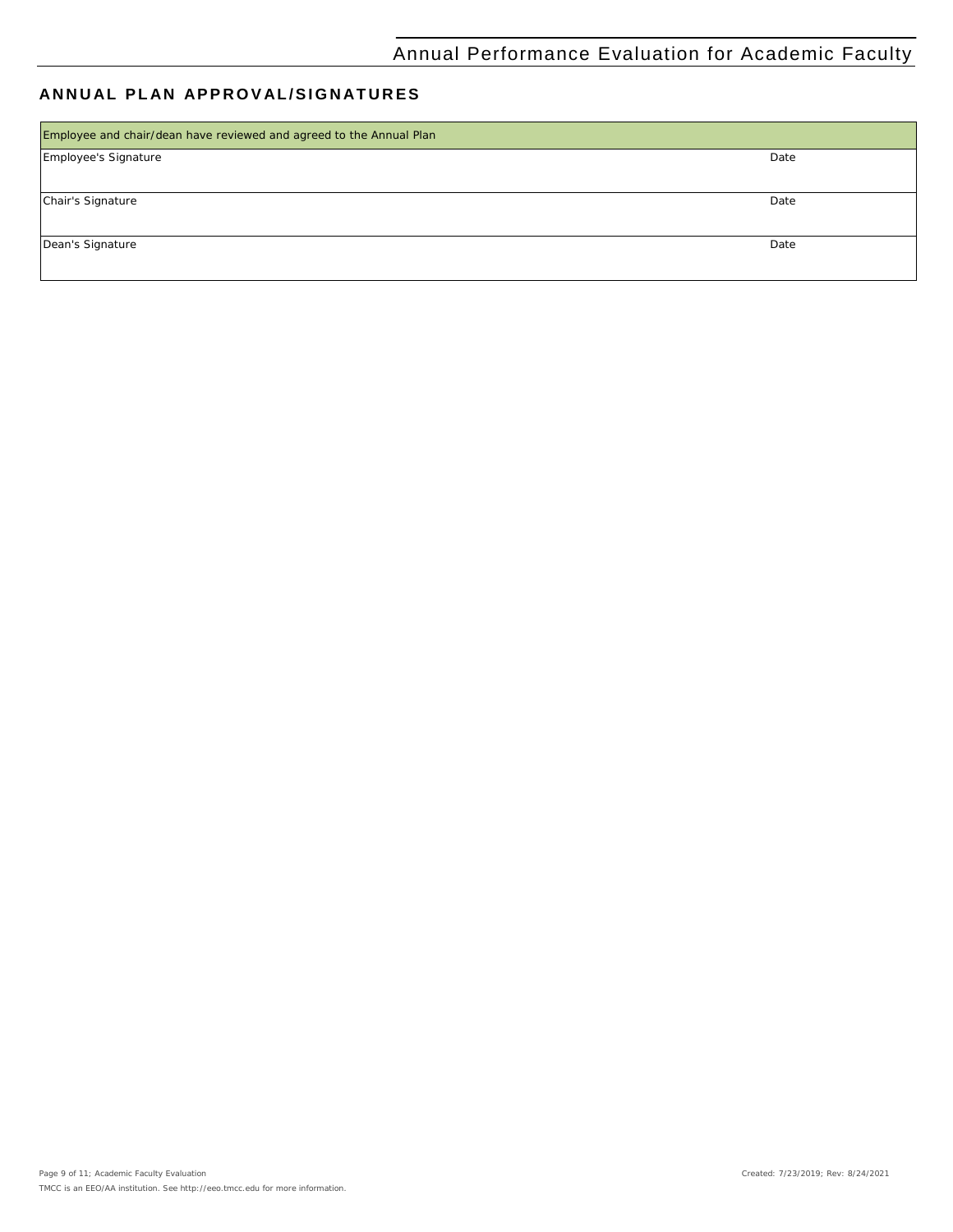#### **PERFORMANCE SCORING**

| <b>Satisfactory Requirements</b>                                       |                               |
|------------------------------------------------------------------------|-------------------------------|
| Satisfactory requirement met:   Yes   No<br>Total Satisfactory S1-S7 = |                               |
| C/E1-C/E3 Commendable/Excellent Requirements                           |                               |
| Total from $C/E1 =$<br>Total from $C/E2 =$<br>Total from $C/E3 =$      | Total Commendable/Excellent = |

### **PERFORMANCE RATING ACHIEVED**

| <b>Unsatisfactory</b> | Satisfactory | Commendable 1 | <b>Commendable 2</b> | <b>Excellent 1</b> | <b>Excellent 2</b> |
|-----------------------|--------------|---------------|----------------------|--------------------|--------------------|
|                       |              |               |                      |                    |                    |